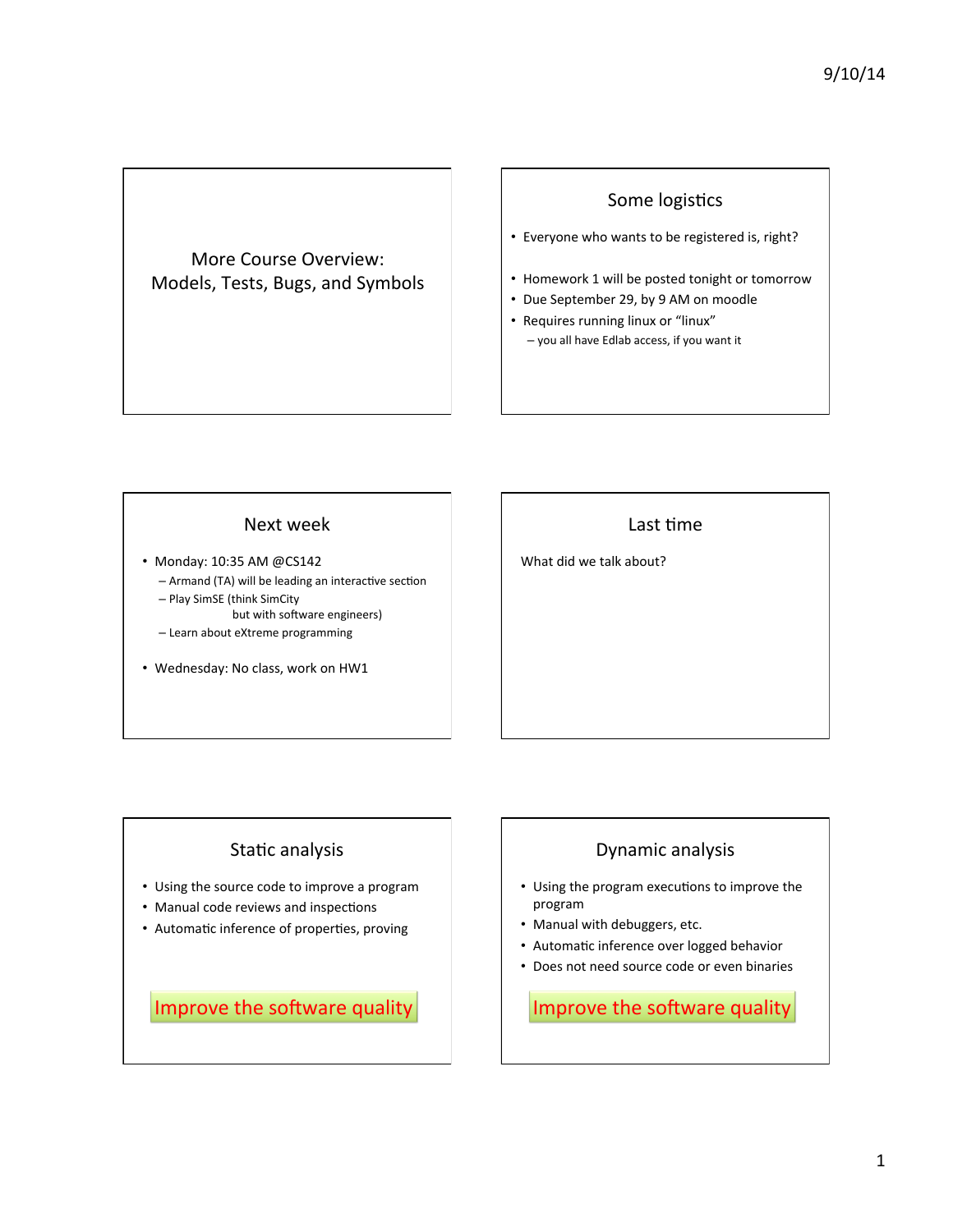

#### As we go over each topic...

- Think whether this sounds interesting
- Think about what kind of a tool you could make that uses this
- You are all programmers: think about things you've done while programming that were hard, and how these kinds of analysis might make it easier

## Model checking

- I actually meant:
	- Model checking
	- Model inference
	- Model simulation

## Model inference

#### problem:

Model can be used to **understand** the system, **debug**, detect **anomalies**, **document**.

# Logs are hard to read 174.15.155.103 [06/Jan/2011:07:24:19] "GET HTTP/1.1 /check-out.php"<br>
213.15.232.201 [06/Jan/2011:07:24:19] "GET HTTP/1.1 /check-out.php"<br>
313.15.232.201 [06/Jan/2011:07:25:33] "GET HTTP/1.1 /check-out.php"<br>
474.15.155.103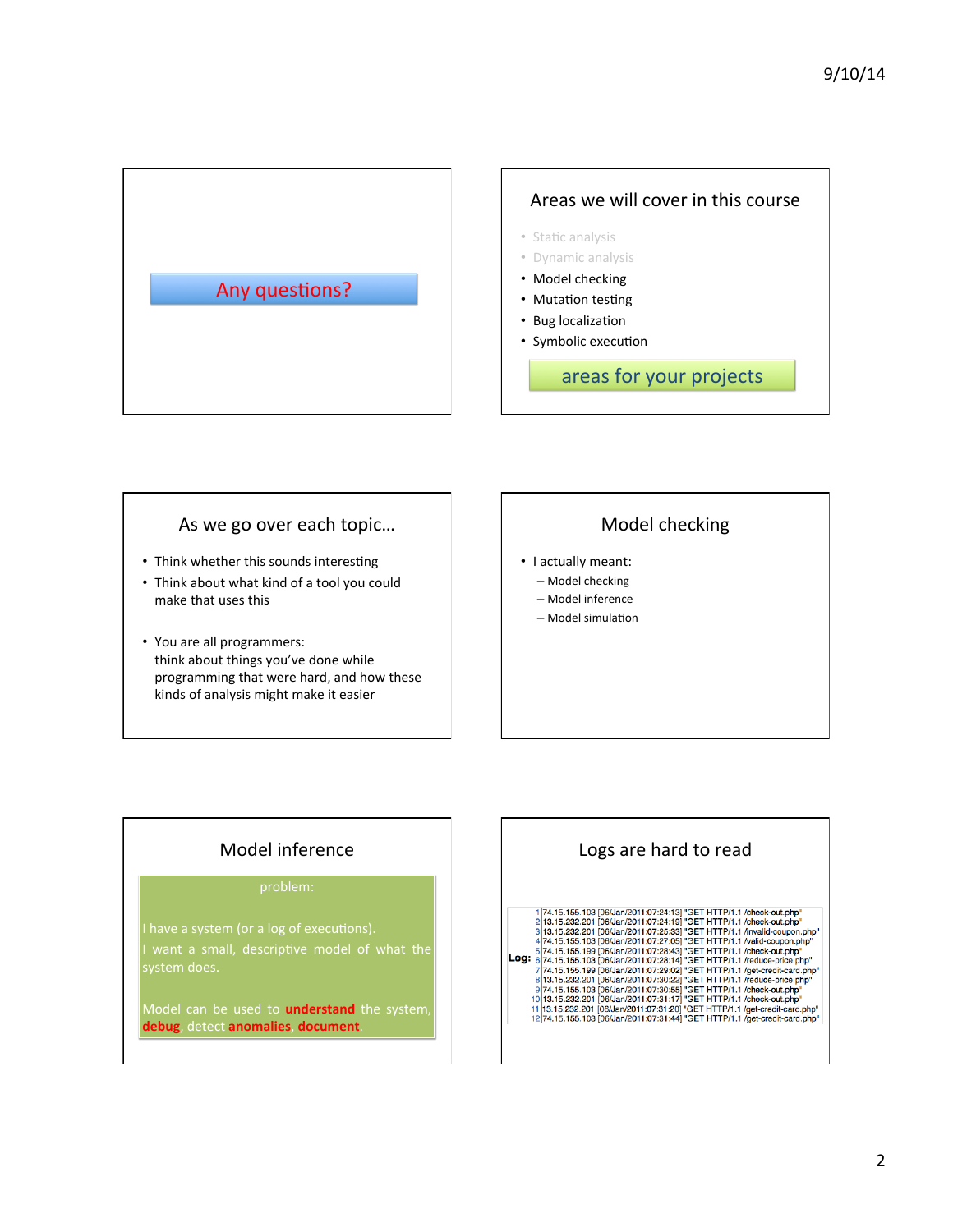



## So what's the magic?

- Lots of ways to do it:  $-$  Try merging the executions into a small model
	- Mine properties then build a model from the properties alone
	- $-$  Use static or dynamic analysis to determine what events can legally take place after others

## K-Tails

- let's use k=1 as an example
- merge two states if their name is the same
- (k=2 means merge two states if their name, and all the states to which they have transitions are "the same")
- and so on for larger k



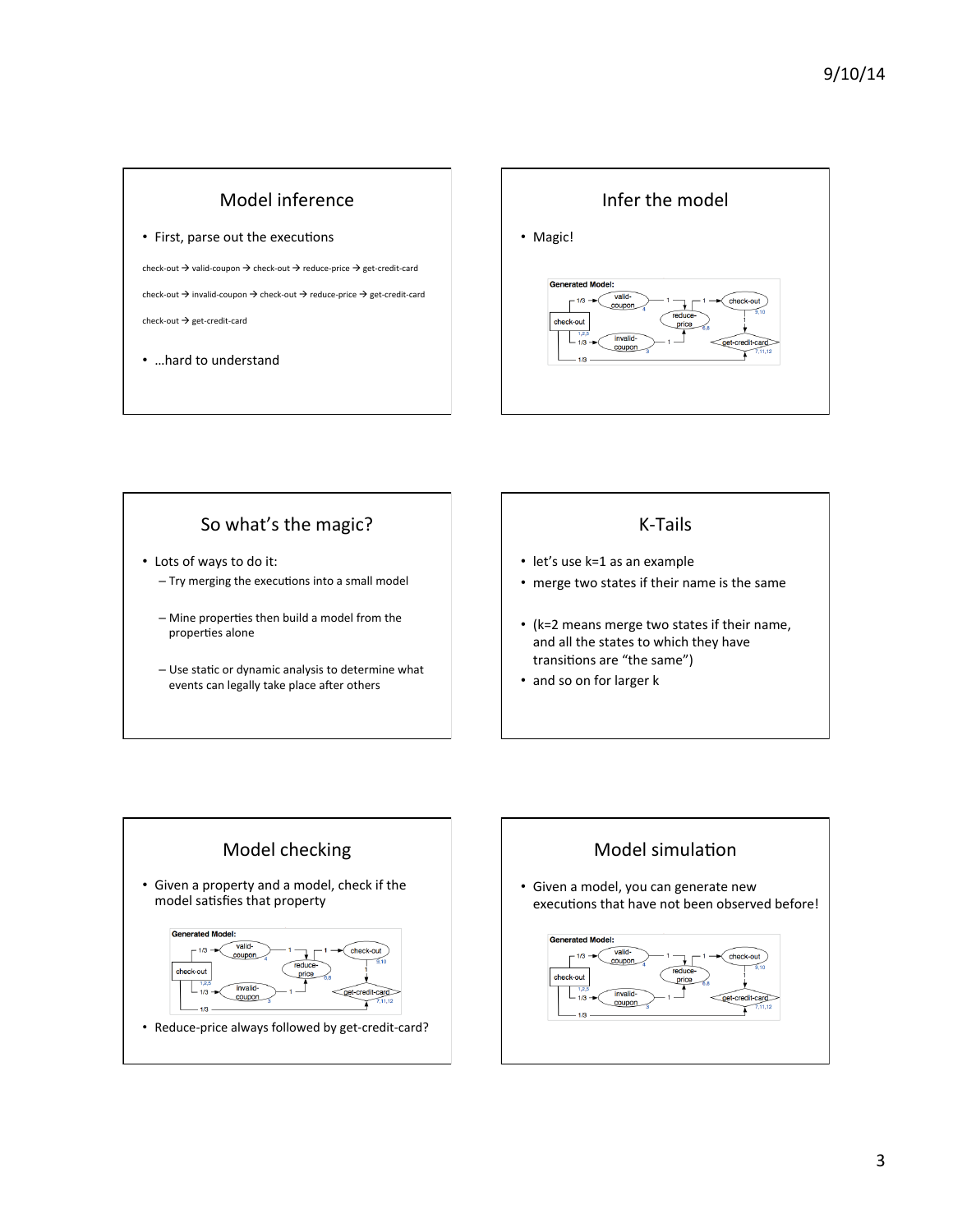#### Mutation testing

- Evaluate the tests
	- $-$  not the program!
	- not a type of testing!
	- does not improve a program directly; improves tests!

#### Mutation

- Take a program
- Create a mutant with one or a few small changes:
	- $-$  change  $a + to a -$
	- add/subtract 1 somewhere
	- increment/decrement a loop counter
	- delete a line
- $-$  insert a line from one place in another
- Repeat to create many mutants

#### Why create mutants?

- Suppose you have a program and a test suite
- All the tests pass
- What does that mean about your program?
- 1. Program is correct
- 2. Tests only test parts of the program that are correct and the rest, who knows
- 3. Tests and program may be written by the same person, using the same *implicit* assumptions

#### Let's write some tests

#### // returns the factorial of the input n

int factorial (int n) { if ( $n \leq 0$ ) return 1; if  $(n == 1)$  return 1; else return n \* factorial(n-1); }

#### OK, so how do we test the tests?

- Run the tests on the main program
- Run the tests on the mutants  $-$  what if the tests pass?

#### Mutation testing evaluates the tests

- If a test "kills a mutant" then that's a good test
- If some mutants aren't killed, the test suite is lacking
- Solution: write more tests!
- Is it OK to write more tests until all mutants are killed and then stop?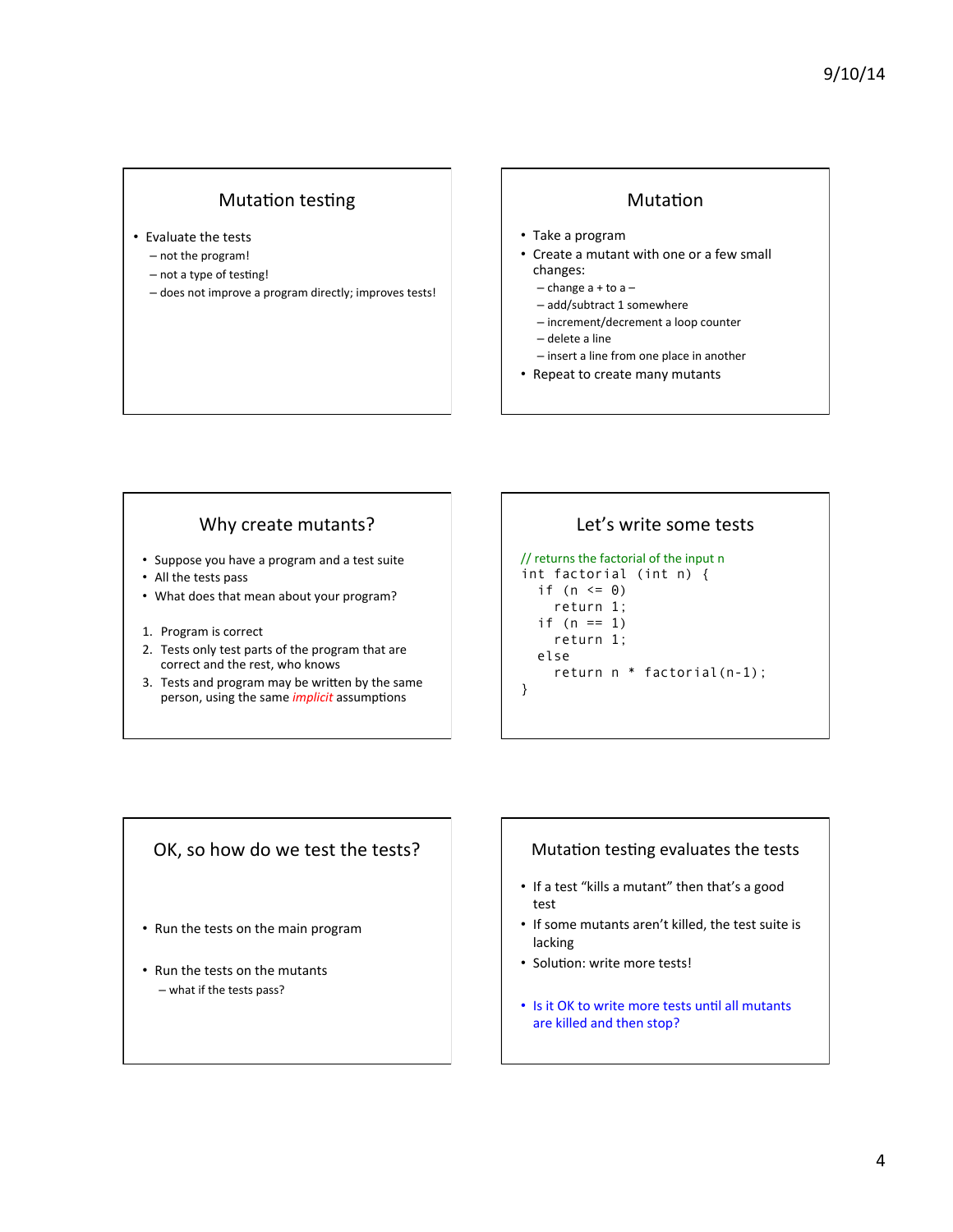#### Consider this mutant

```
// returns the factorial of the input n
int factorial (int n) {
if (n \leq 0)return 1;
 if (n == 1)return 1;
 		else	
  return n * factorial(n+1);
}
```




## **Bug** localization

• Narrowing down the most likely place to contain a bug



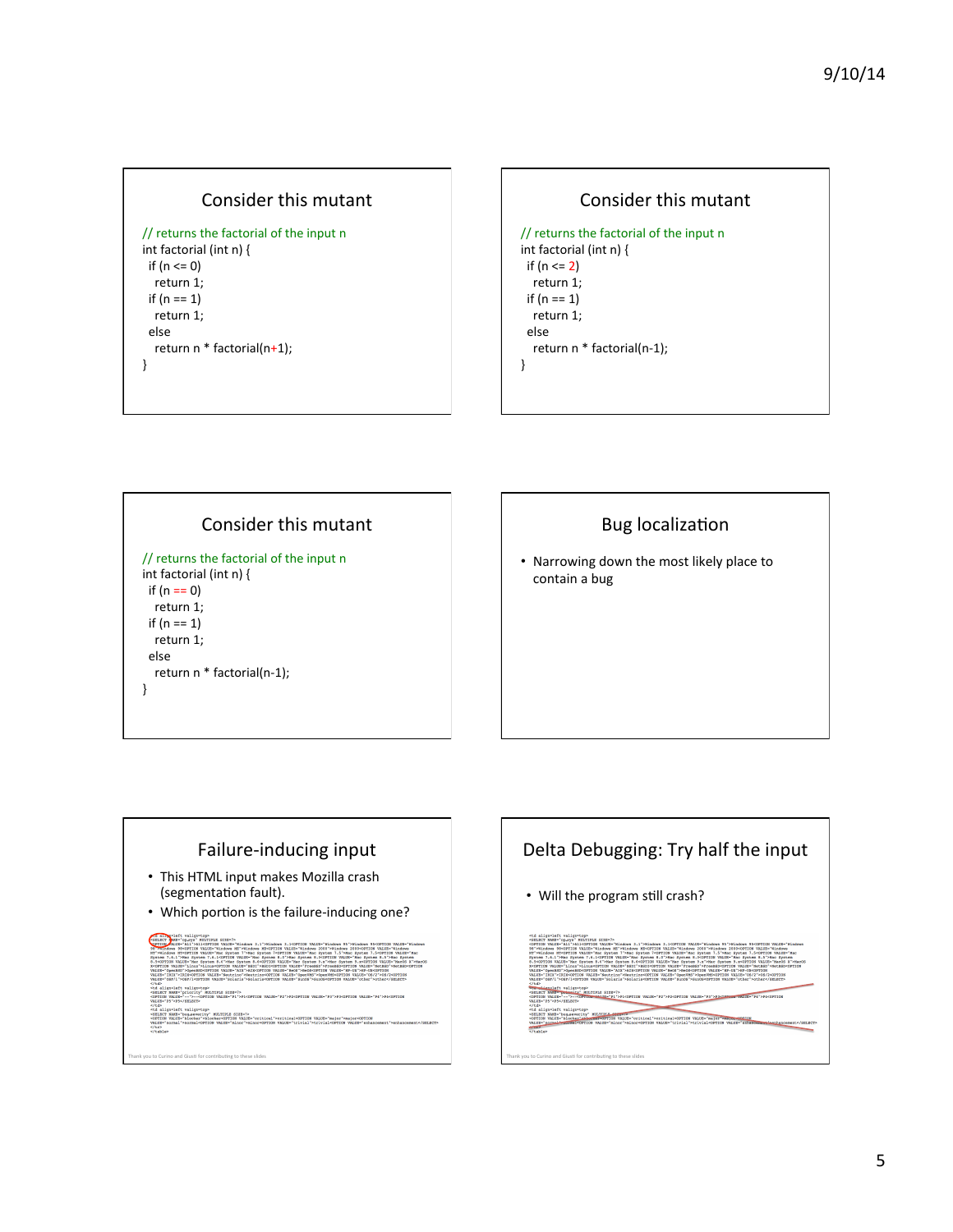#### Minimizing via binary search

| • 57 test to simplify the         |
|-----------------------------------|
| 896 line HTML input to            |
| the " <select>" tag that</select> |
| causes the crash                  |

**Each character is** relevant (as shown from line 20 to 26)

**Only removes deltas** from the failing test

| : <select_name="priority"_multiple_size=7> X</select_name="priority"_multiple_size=7>  |
|----------------------------------------------------------------------------------------|
| 2 <select multiple="" name="priority" size="7"> V</select>                             |
| 3 <select multiple="" name="priority" size="7"> V</select>                             |
| 4 <select multiple="" name="priority" size="7"> V</select>                             |
| S <select_name="priority"_multiple_size=7> X</select_name="priority"_multiple_size=7>  |
| 6 <select multiple="" name="priority" size="7"> X</select>                             |
| 7 <select_name="priority"_multiple_size=7> V</select_name="priority"_multiple_size=7>  |
| 8 <select_name="priority"_multiple_size=7> V</select_name="priority"_multiple_size=7>  |
| 9 <select_name="priority"_multiple_size=7> V</select_name="priority"_multiple_size=7>  |
| 10 <select_name="priority"_multiple_size=7> X</select_name="priority"_multiple_size=7> |
| 11 <select multiple="" name="priority" size="7"> V</select>                            |
| 12 <select_name="priority"_multiple_size=7> V</select_name="priority"_multiple_size=7> |
| 13 <select multiple="" name="priority" size="7"> V</select>                            |
| 14 <select multiple="" name="priority" size="7"> V</select>                            |
| 15 <select_name="priority" multiple="" size="7"> V</select_name="priority">            |
| 16 <select multiple="" name="priority" size="7"> X</select>                            |
| 17 <select_name="priority"_multiple_size=7> X</select_name="priority"_multiple_size=7> |
| 18 <select_name="priority"_multiple_size=7> X</select_name="priority"_multiple_size=7> |
| 19 <select multiple="" name="priority" size="7"> V</select>                            |
| 20 <select_name="priority"_multiple_size=7> V</select_name="priority"_multiple_size=7> |
| 21 <select_name="priority"_multiple_size=7> V</select_name="priority"_multiple_size=7> |
| 22 <select multiple="" name="priority" size="7"> V</select>                            |
| 23 <select_name="priority"_multiple_size=7> V</select_name="priority"_multiple_size=7> |
| 24 <select_name="priority"_multiple_size=7> V</select_name="priority"_multiple_size=7> |
| 25 <select multiple="" name="priority" size="7"> V</select>                            |
| 26 <select multiple="" name="priority" size="7"> X</select>                            |

#### Impact analysis

- Run the code on passing test cases
- Run the code on failing test cases
- Keep track of which lines execute
- Lines that executes only on passing test cases are OK. So are lines that execute on both.
- Lines that only execute on failing test cases are suspicious.

#### What else can you do to localize a bug?

Regressions: suppose a test used to pass and now fails. 

- consider the latest changes
- do delta debugging on the changes

## Can we automatically fix bugs?

Take a program that passes most test cases and fails one or two, and tweak it

- write (tweak) a very similar program (with minimal change) that passes all the test  $\frac{8}{10}$  icse 2009]

## localizing and auto-fixing: great project areas

#### Symbolic execution

- "Think" about the code, rather than execute it, but execute it anyway. But don't use numbers. Just think about the numbers.
- Clear, right?